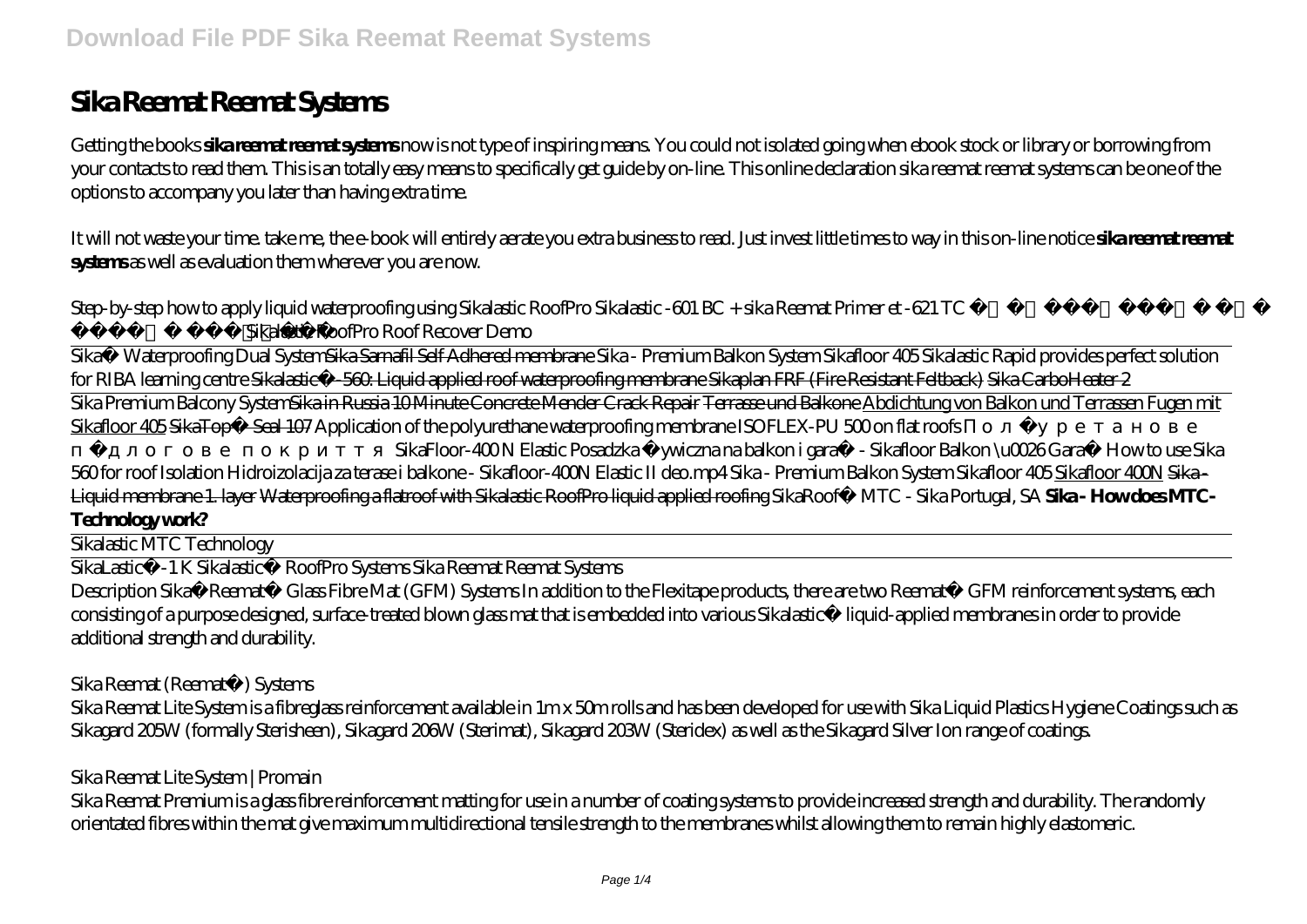# **Download File PDF Sika Reemat Reemat Systems**

#### *Sika® Reemat Premium*

Sika Reemat Premium and Sika Reemat Premium 300 are glass fibre reinforcement mats for use in a number of coating systems to provide increased strength and durability. The randomly orientated fibres within the mats give maximum multidirectional tensile strength to the membranes whilst allowing them to remain highly elastomeric.

#### *Sika® Reemat Premium*

Reemat Premium is a heavier duty grade, with a feathered edge to one side. Reemat 300 is a narrower version of Reemat Premium that does not have a feathered edge and is designed for use for detailing areas.

# *Sika Reemat Premium - Sika Reemat Premium 300 PDS 141126*

Sika® Reemat Premium is applied in combination with Sikalastic® Liquid Applied Membrane systems. Apply first coat of of Sikalastic® Liquid Applied Membrane with a consumption rate according to the PDS of the Liquid Applied Membrane. Work only so far in advance that the material stays liquid. 1.

#### *Sika® Reemat Premium*

Sika Reemat Premium is a glass fibre reinforcement matting for use in a number of coating systems to provide increased strength and durability. The randomly orientated fibres within the mat give maximum multidirectional tensile strength to the membranes whilst allowing them to remain highly elastomeric.

# *Sika® Reemat Premium*

Sika Reemat Premium is a glass fibre reinforcement matting for use in a number of coating systems to provide increased strength and durability. The randomly orientated fibres within the mat give maximum multidirectional tensile strength to the membranes whilst allowing them to remain highly elastomeric.

# *Sika® Reemat Premium - Sika Sarnafil*

Immediately place Sika® Reemat into wet resin, overlapping reinforcement 2" (50.8 mm) along the sides and at the roll ends. Apply wet roller to topside with light pressure to completely saturate the Reemat and to allow the Reemat to conform to substrate irregularities and flashing conditions. Apply additional resin as required to top of the Reemat to aid in conformity.

# *Sika® Reemat Premium*

Immediately place Sika® Reemat into wet resin, overlapping reinforcement 2" (50.8 mm) along the sides and at the roll ends. Apply wet roller to topside with light pressure to completely saturate the Reemat and to allow the Reemat to conform to substrate irregularities and flashing conditions. Apply additional resin as required to top of the Reemat to aid in conformity.

# *Sika® Reemat Standard*

Sika® Reemat Lite is applied in combination with Sikagard® Hygienic Coatings. Apply first coat of Sikagard® Hygienic Coating with a consumption rate according to the PDS of the relevant hygienic coating system. Work only so far in advance that the material stays liquid. Page 2/4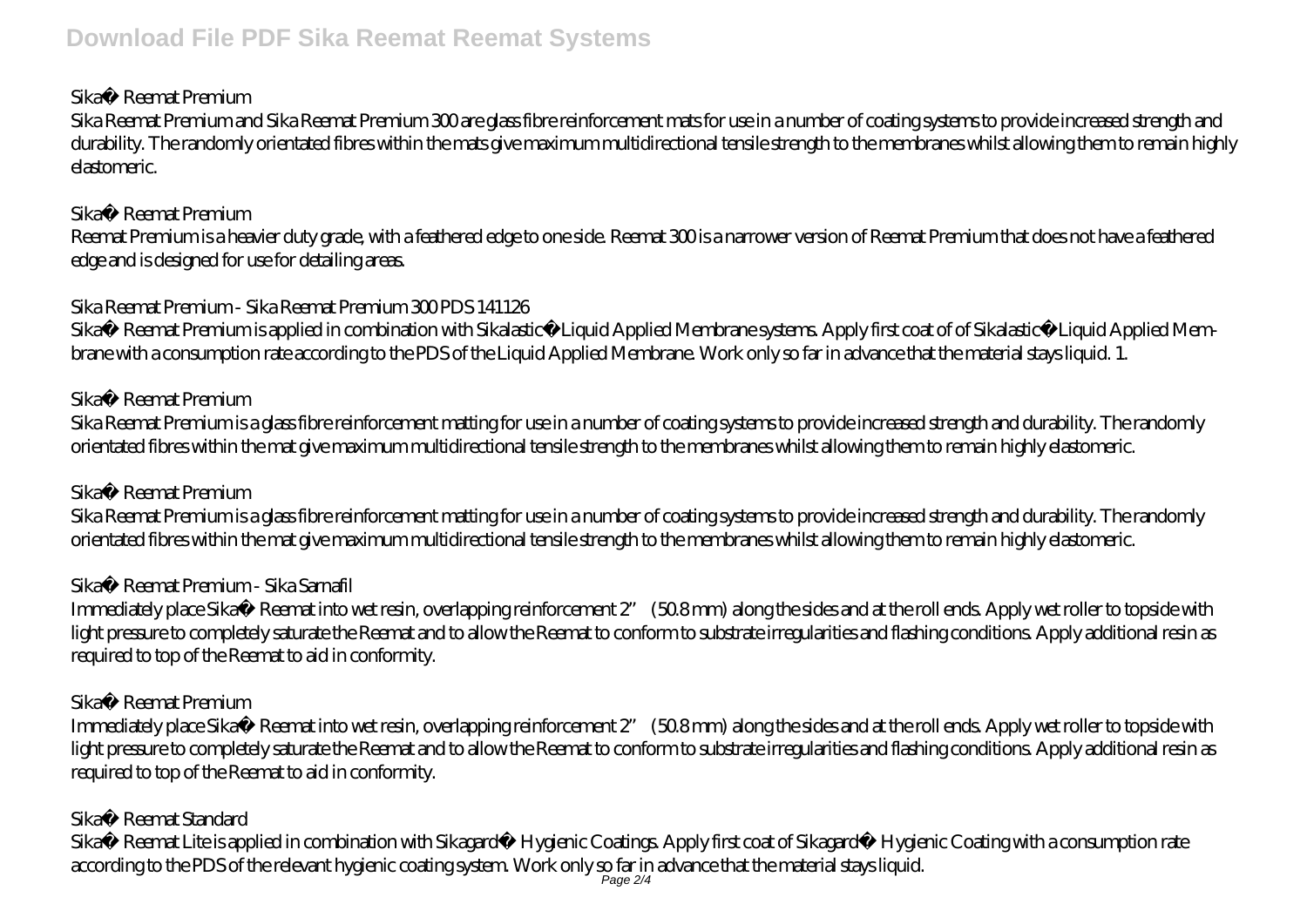#### *Sika® Reemat Lite*

Product Data Sheet. Edition 6.22.2011 Sika Reemat/Flexitape Systems. Sika Flexitape Systems Description. Sika Flexitape is a nylon mesh which, unlike conventional scrims, is readily capable of stretching within the membrane to accommodate a high degree of thermal and structural move- ment. It is embedded into Liquid Plastics' coatings to impart additional tensile strength and durability, and is available in two standard grades with various widths.

#### *Sika Reemat & Sika Flexitape Systems*

Sika® Reemat Premium RANDOMLY ORIENTED GLASS FIBER REINFORCEMENT FOR SIKALASTIC® ROOFPRO SYSTEMS PRODUCT DESCRIPTION Surface treated, randomly oriented glass fiber reinforcement to enhance the strength and durability of Sikalastic® RoofPro 601 BC, 621 TC, 624 WP, and 641 Lo- VOC roofing and waterproofing membranes.

#### *Sika® Reemat Premium*

Sika Reemat Lite is a glass fibre reinforcement mat for use primarliy in conjunction with the Sikagard Hygiene range of systems for walls and ceilings to provide increased system strength, crack bridging and longevity. Refer to the relevant Sika system/product data sheets for specfic details on application, consumption, etc.

# *Sika Reemat Lite | Rawlins Paints*

Sika® Reemat Standard RANDOMLY ORIENTED GLASS FIBER REINFORCEMENT FOR SIKALASTIC® ROOFPRO SYSTEMS PRODUCT DESCRIPTION Surface treated, randomly oriented glass fiber reinforcement to enhance the strength and durability of Sikalastic® RoofPro 601 BC, 621 TC, 624 WP, 641 Lo-VOC and 644 Lo-VOC roofing and waterproofing membranes.

# *Sika® Reemat Standard*

sika® reemat premium sika reemat premium and sika reemat premium 300 are glass fibre reinforcement mats for use in a number of coating systems to provide increased strength and durability. the randomly orientated fibres within the mats give maximum multi-product description sika® reemat premium is a glass fibre mat reinforce-

# *Sika® Reemat Premium*

Sikafloor®- EB 24 system is a broadcasted unreinforced rigid and economic coloured flooring system based on epoxy resins for flooring applications.

# *Sikafloor® EB 24 System - Sika UK | Sika Limited | Sika Group*

sika-reemat-reemat-systems 1/1 Downloaded from datacenterdynamics.com.br on October 26, 2020 by guest [PDF] Sika Reemat Reemat Systems If you ally dependence such a referred sika reemat reemat systems books that will have enough money you worth, get the utterly best seller from us currently from several preferred authors.